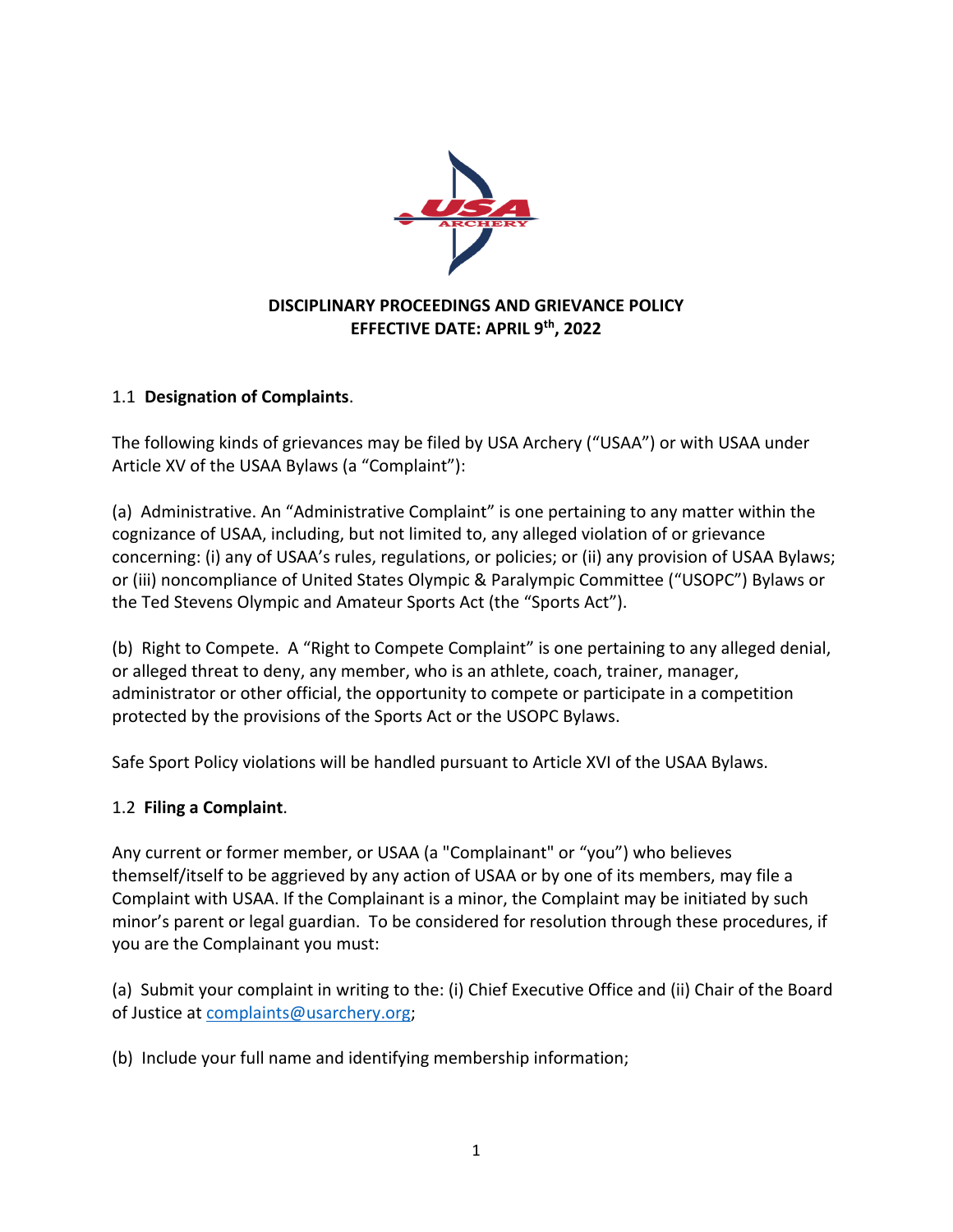(c) Sign the Complaint (or have a parent or legal guardian sign the Complaint if you are under eighteen (18) years of age); and

(d) Include a short and concise statement of the facts giving rise to the Complaint, including the reason for the complaint/action at issue, the USAA Bylaws, rules, regulations or policies which are alleged to have been violated by the action, the parties involved in the action, the harm to you as a result of such action, and the relief sought. You may attach supporting evidence and/or documentation to support your allegation.

A Complaint that is not filed in accordance with this Section shall render the filing void.

## 1.3 **Filing Fee**.

Except in the cases of an expedited procedure, you must pay a filing fee of \*\$250 if you are an individual and \$500 if you are an organization. \*A Complainant may request a waiver of the filing fee by emailing the Board of Justice at complaints@usarchery.org. There are no filing fees for complaints filed by USAA or ANY Safe Sport Complaints.

## 1.4 **Time Bar**.

Unless the Complaint is filed by USAA or involves allegations which are USAA Safe Sport Policy and/or U.S. Center for SafeSport Code (USCSS) violations, you must file a Complaint within the following time frames:

- (a) Administrative Grievance sixty (60) days of the occurrence of the alleged violation or grievance, except as provided below.
- (b) Right to Compete six (6) months of the denial or threat to deny.
- (c) Complaints alleging misconduct within USAA's Safe Sport Policy (except for those matters subject to the jurisdiction of USCSS):
	- i. Five (5) years of the occurrence of the alleged violation, incident, or grievance. In the case of a person who was a minor at the time of the occurrence of the alleged violation, incident or grievance, the complaint must be filed no later than five (5) years following the person's eighteenth (18<sup>th</sup>) birthday.
	- ii. However, grievances alleging sexual misconduct as defined in USAA's Safe Sport Policy or the USCSS Code are not subject to any statute of limitations.

## 1.5 **Processing the Complaint**.

(a) USAA shall send to the Complainant a notice acknowledging the receipt of the Complaint (the "Notice to Complainant"). The Notice to Complainant shall include a copy of these procedures.

(b) USAA shall send to any individual and organization whose conduct is the subject of the Complaint (a "Respondent") a notice of the filing of the Complaint and a copy of the Complaint (the "Notice to Respondent") within a reasonable time after receipt by the Chair not to exceed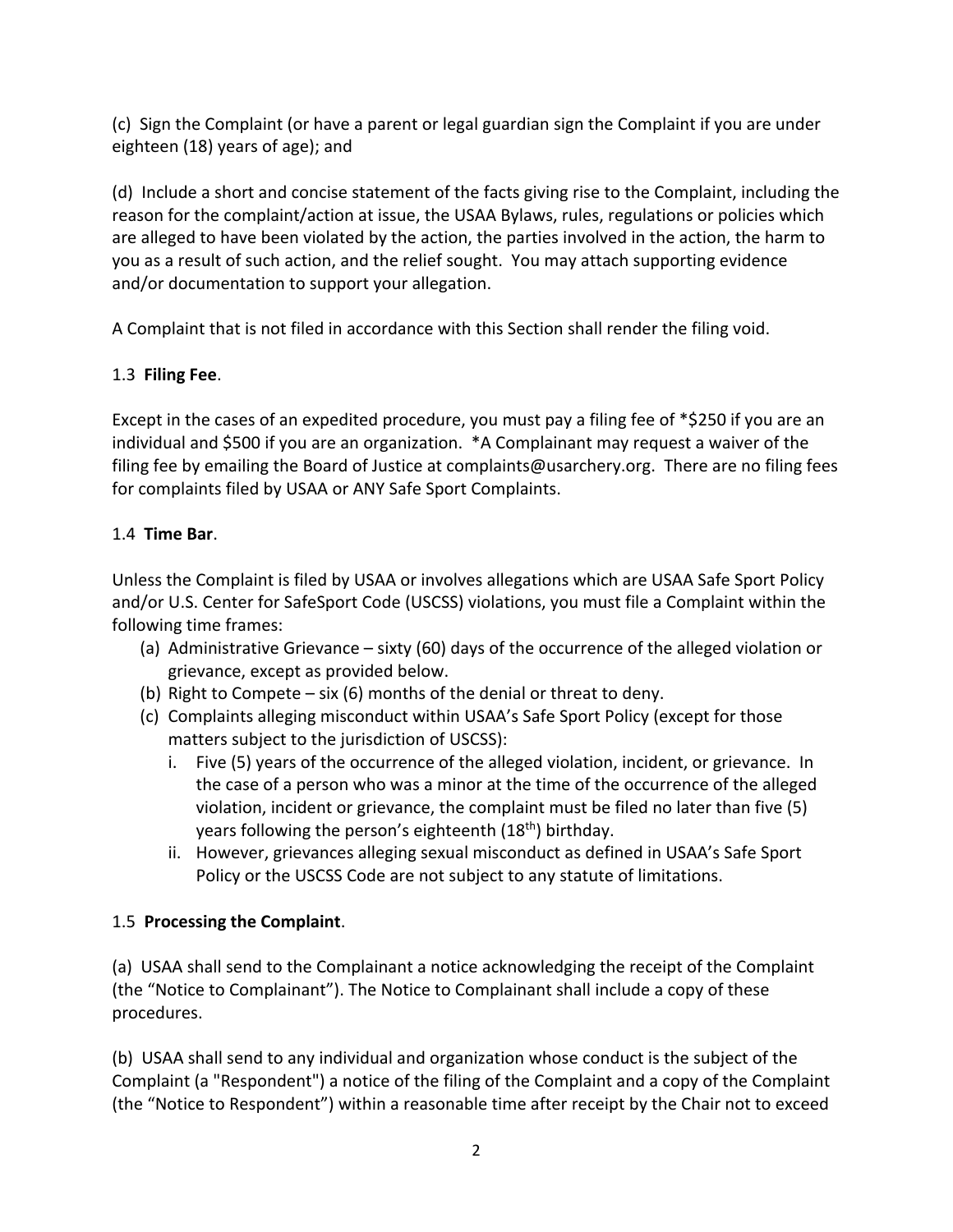fourteen (14) business days, without good reason. No Notice to Respondent need be sent when the only Respondent is USAA as it will have already received a copy pursuant to these procedures. The Notice to Respondent shall include: (i) An invitation to respond in writing to the Complaint (which will be shared with the Complainant) to include reasons why the matter should not be taken on by USAA, or, a reasonable time for Respondent to prepare a defense; and (ii) A copy of these procedures.

(c) USAA will determine: (i) whether the Complaint complies with the requirements specified in Sections 1.2 and 1.3; (ii) whether the Complaint is time barred pursuant to Section 1.4; (iii) whether the Complainant has standing to file the Complaint; or (iv) whether USAA has jurisdiction over the matter that is the subject of the Complaint. If it is determined that the Complaint does not satisfy the criteria specified herein, USAA shall so advise the Complainant, and the Complaint shall be dismissed, and no further processing of the Complaint shall be required pursuant to this Policy.

(d) If the Complaint is not dismissed under Subsection (c), above, the USAA CEO shall cause an investigation into matters raised in the Complaint to be conducted. The CEO, or their designee, shall serve as the primary investigator; provided, however, that if it is determined appropriate by the CEO under the circumstances that an independent investigator external to USAA be appointed, then the CEO, in consultation with the Chair of the Board of Justice, will appoint such an investigator. Further, in the event the CEO is determined to be identified within the Complaint as being subject to matters raised in the Complaint, then an independent investigator external to USAA shall be appointed by the Chair of the Board of Justice. The investigator shall prepare a written summary of the investigation. If requested by the Chair of the Board of Justice, the investigator may also provide a recommendation as to the appropriate disposition of the Complaint.

(e) If, based on the investigation, the CEO or their designee determines that there is not probable cause (i.e., no fair basis or probability) to believe that the Complaint has merit or that the underlying facts and circumstances give rise to an issue that is appropriate for resolution under this Policy, the CEO, in consultation with the Chair of the Board of Justice, may administratively dismiss the Complaint and no further processing of the Complaint shall be required pursuant to this Policy.

(f) If the Complaint is not dismissed under Subsection (e), above, the CEO or their designee, in consultation with the Chair of the Board of Justice, may attempt to informally mediate and resolve the dispute that is the subject of the Complaint to the satisfaction of the parties. If such mediation is successful, the agreed upon resolution will be recorded with USAA in a form which included written acknowledgement by the parties of that resolution.

(g) If the Complaint is not dismissed under Subsection (e), above, and is not resolved under Subsection (f), above, the Chair of the Board of Justice will then appoint at least three (3) disinterested and impartial individuals to serve as the hearing panel that will hear the matter (the "Hearing Panel"). These appointments shall be subject to the following: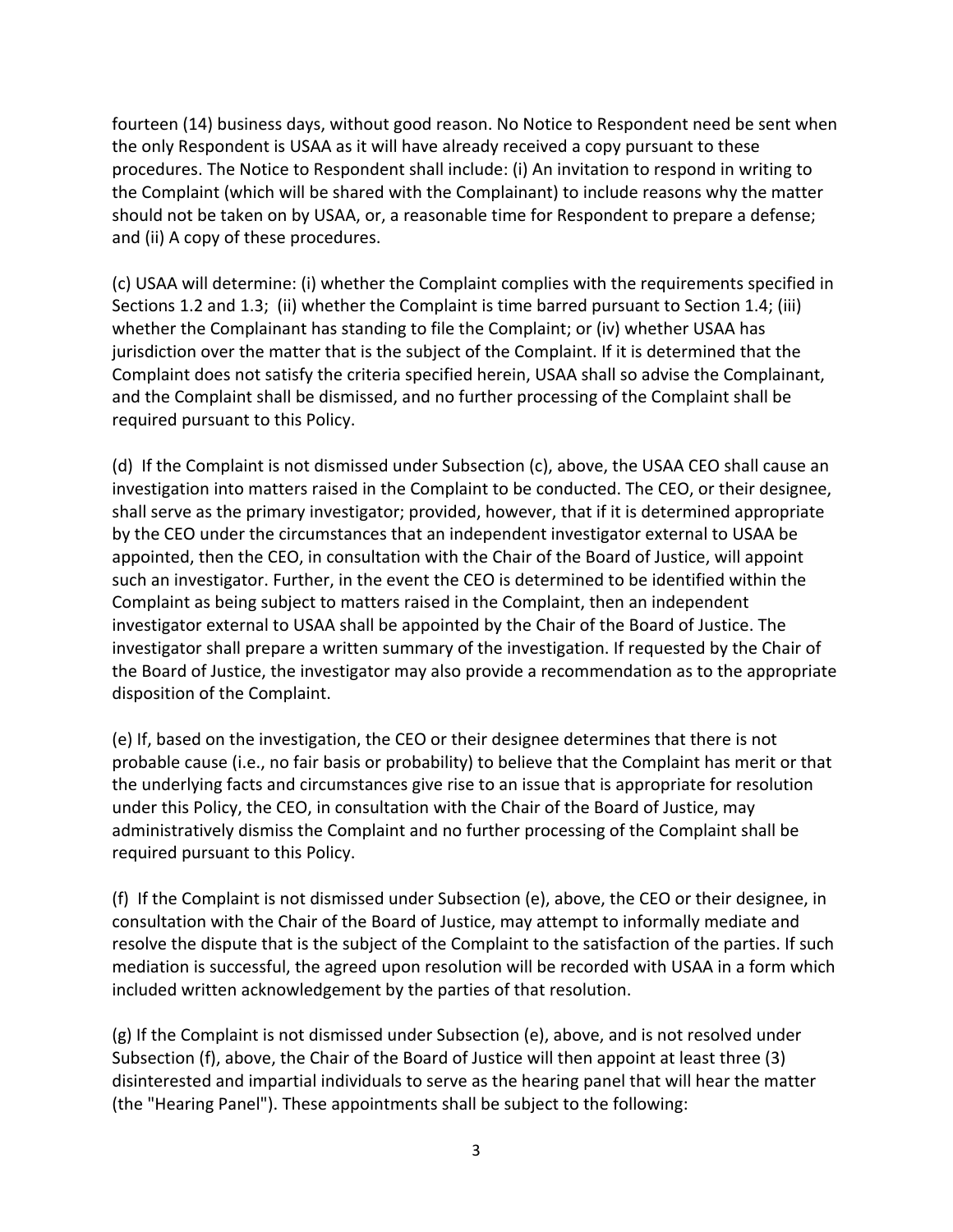(1) The Chair of the Board of Justice may appoint themself or any other member of the Board of Justice to the Hearing Panel.

(2) The appointment of the Hearing Panel will include the designation of a chair.

(3) The Hearing Panel shall have at least thirty-three and one-third percent (33.33%) athlete representation. All athlete members of the Hearing Panel must meet the standards specified for an athlete representative to a board of directors of a National Governing Body or a "Designated Committee," as that term is defined in the bylaws of the USOPC.

(4) The Chair of the Board of Justice is responsible for confirming the availability of each appointee to serve on the Hearing Panel.

(5) The Chair of the Board of Justice shall disclose the identity of the Hearing Panel members to the Complainant and Respondent.

(6) All Hearing Panel members should immediately disclose any conflict that they have (and that may arise during the process).

(7) In the event any party or Hearing Panel member raises a conflict of interest, the chair of the Ethics Committee will consider the issue and require replacement of the hearing panel member if necessary.

#### 1.6 **Decisions Made at Competitions**.

If the incident which is the subject of the Complaint occurs at an event sanctioned by USAA, and the subject matter of the Complaint could have been the subject of protest procedures described in any applicable governing rules and policies, then those protest procedures must be exhausted prior to the filing of a Complaint. The failure to exhaust those protest procedures precludes the processing of a Complaint pursuant to this Policy. Furthermore, the final decision of an official during a competition regarding a field of play decision (a matter set forth in the rules of the competition to be within the discretion of the official) shall not be reviewable through these procedures for, or the subject of, an Administrative Complaint or a Right to Compete Complaint unless the decision is: (i) outside the authority of the official to make, or (ii) the product of fraud, corruption, partiality or other misconduct of the official. For purposes of this Section, the term "official" shall include any judge or other individual with discretion to make field of play decisions.

#### 1.7 **Complaints Involving an Opportunity to Participate in a Competition**.

With respect to a Right to Compete Complaint, the Complainant shall include with the Complaint a list of all other individuals, together with their contact information, that may be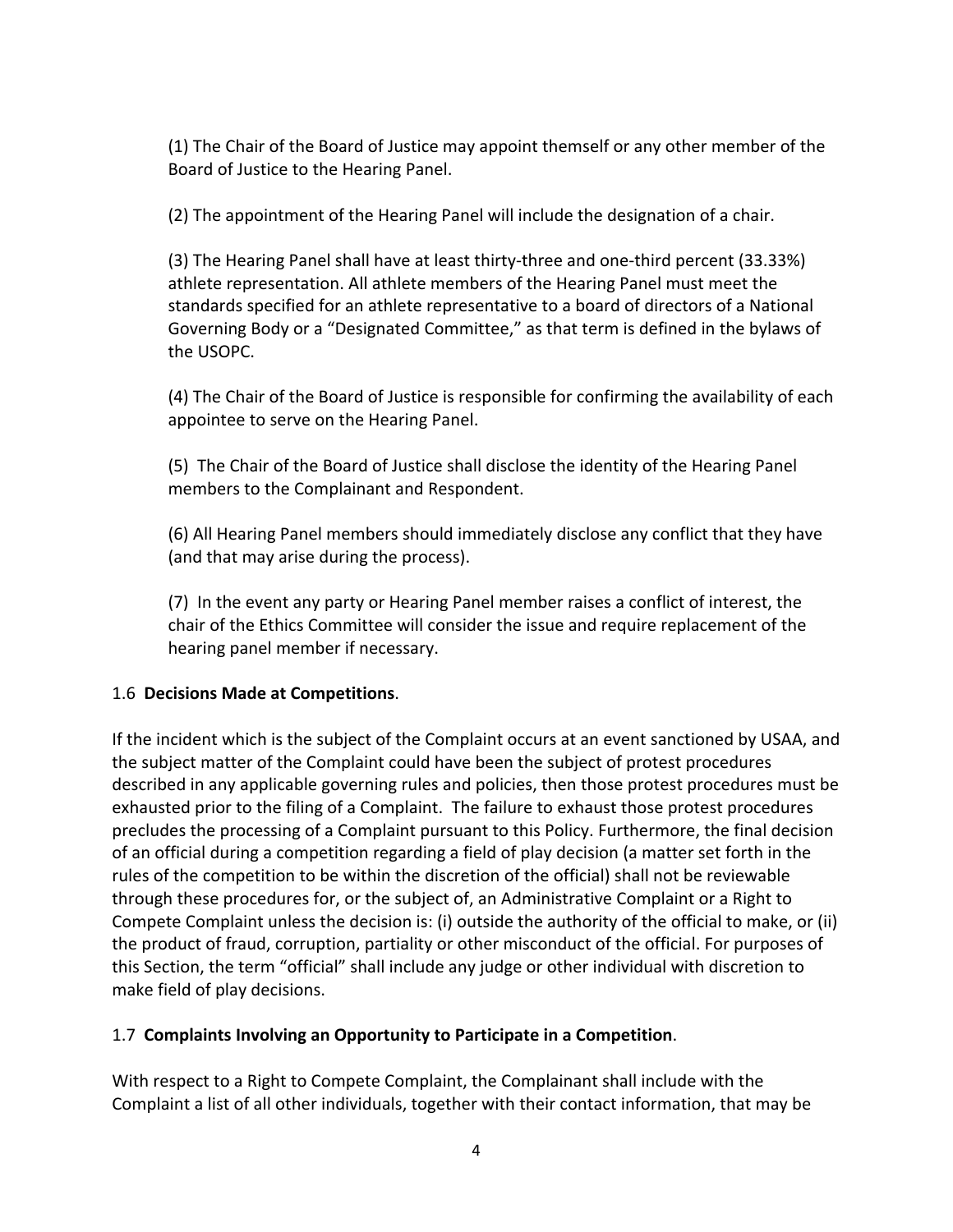adversely affected by a decision rendered upon the Complaint. The Chair of the Board of Justice shall determine which additional individuals should receive notice of the Complaint and shall provide appropriate notice to these individuals. Any individual so notified then shall have the right to participate in the proceeding as a party. If an individual is notified of the Complaint, then that individual shall be bound by the decision of the Hearing Panel even though the individual chose not to participate as a party.

## 1.8 **Conduct of the Hearing**.

(a) The chair of the Hearing Panel will select the time and place for the hearing so as to have the hearing occur at the earliest convenient date for all parties not to exceed 90 days after the last filing with USAA, without just cause for delay. The chair may choose to conduct the hearing by conference call or other similar electronic means.

(b) The chair will communicate the information about the hearing schedule along with the identity of the other members of the Hearing Panel to the parties.

(c) Not less than fifteen (15) days prior to the hearing, the chair of the Hearing Panel shall cause to be sent to the parties a written copy of the procedures to be followed at the hearing. Those procedures shall include those set forth on Exhibit A, attached hereto.

(d) Decisions about the merits of the Complaint and the form of any sanction shall be made by majority vote of the Hearing Panel. The Hearing Panel shall report its decision on the merits in the form of written findings of fact and conclusions. The decision shall be sent to the parties, including a notice for the opportunity to appeal as set forth in Section 1.14. Subject only to any right to arbitration as is specified in Section 1.14, the decision of the Hearing Panel shall be final and binding upon all parties.

#### 1.9 **Discipline**.

The Hearing Panel may impose discipline, including but not limited to the following with regard to Complaints:

(a) Reprimand. A communication, either public or private, of USAA's decision to impose a reprimand regarding the Complaint. Any reprimand may be combined with probation or suspension.

(b) Probation. A ruling that, for a specified time, the subject's continued participation in USAA's activities, sanctioned competitions, etc. are subject to some additional requirements. The Hearing Panel may order that notice of probation be given to appropriate authorities, such as event directors.

(c) Conditional Membership. A ruling that, for a specified time, the Respondent's membership is conditioned upon the satisfaction of certain conditions. These conditions shall be described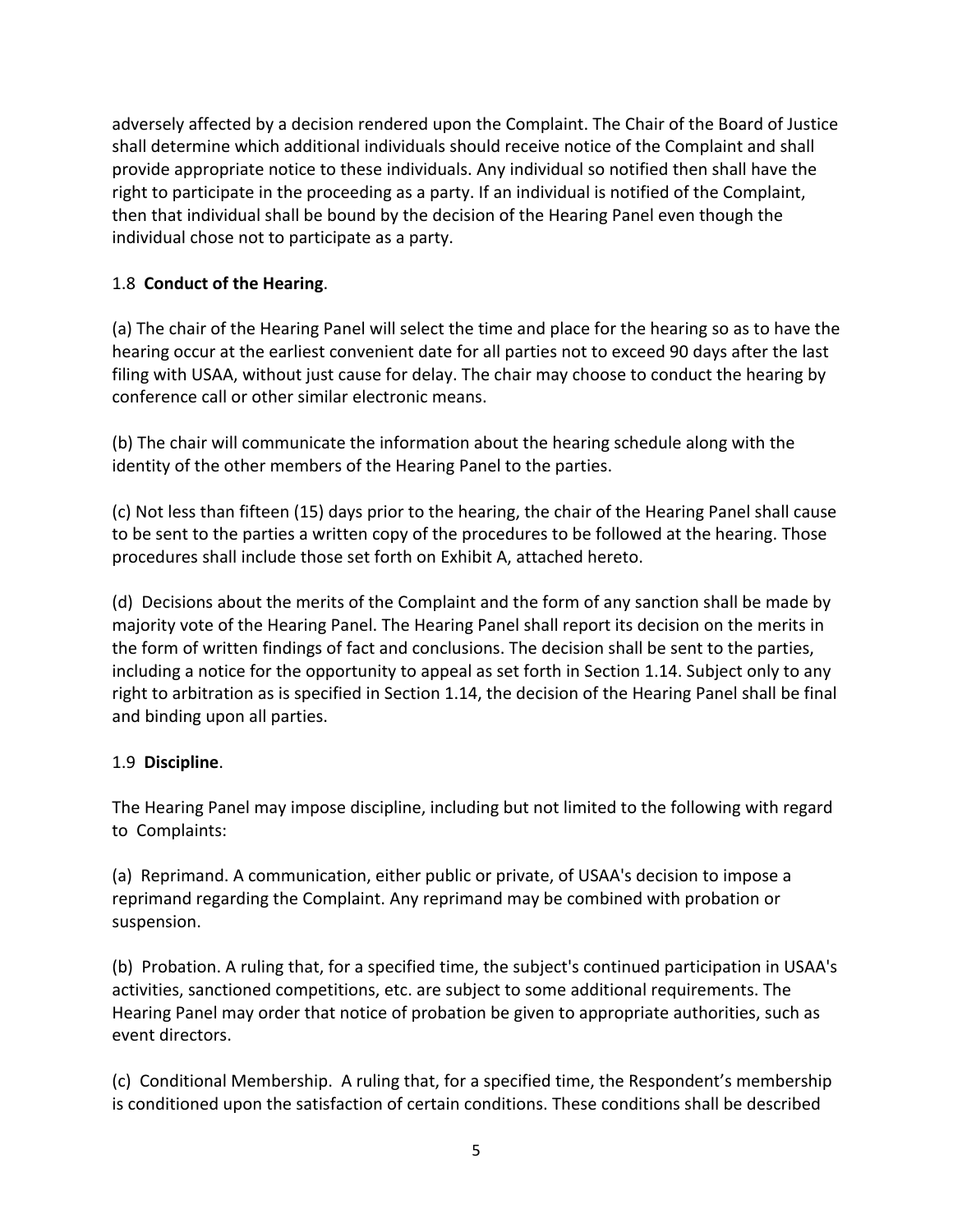specifically, as shall the consequences of failing to meet them. The Hearing Panel may order that notice of certain conditions be given to appropriate authorities, such as event directors.

(d) Suspension or Expulsion. A ruling that (i) either permanently or for a specified period of time or subject to certain conditions, the Respondent is prohibited from participating in sanctioned competitions or other of USAA's activities, or (ii) in the case where the subject has applied for membership, membership is not allowed, and the Respondent is placed on the permanently ineligible list. The Hearing Panel may limit the effect of a suspension to certain activities or competitions, and may establish conditions that, if satisfied, will result in the lifting of a suspension. The Hearing Panel may order that notice of suspension, expulsion, or permanent ineligibility be given to appropriate authorities, such as event directors.

(e) Other. The Hearing Panel may order such other relief as it deems appropriate (e.g., letter of apology or restitution, including, for example, the payment for damaging equipment or the recovery of any financial benefit improperly derived by a Respondent or additional trainings).

### 1.10 **Expedited Procedure**.

With respect to a Right to Compete Complaint ONLY, every effort will be made to expedite the proceedings, including, but not limited to, modifications made by the chair of the Hearing Panel to the procedures set forth above in order to resolve the Complaint prior to the start of the event.

#### 1.11 **Hearing Panel Administration**.

The Board of Justice shall be responsible to ensure that all Complaints proceeding to a Hearing Panel are heard in a timely, fair, and impartial manner and may promulgate procedures in addition to those set forth in USAA's Bylaws and Exhibit A for the effective administration of Complaints filed with USAA.

#### 1.12 **General**.

All notices, reports and decisions under this Policy shall be made in writing and delivered in electronic mail creating a record of receipt. Participation in these procedures shall be deemed to constitute agreement to be bound by the provisions of this Policy. If, in the course of a hearing conducted pursuant to this Policy, the Hearing Panel discovers that a Respondent has engaged in a USAA Safe Sport Policy and/or U.S. Center for SafeSport Code violation, those issues will be resolved as set forth in Article XVI of the USAA Bylaws.

#### 1.13 **Publication of Permanently Ineligible Members**.

Where a final decision has been rendered in a matter where the discipline imposed is permanent expulsion, or permanent ineligibility for membership USAA shall publish the following information in one or more of its publications and on USAA's website: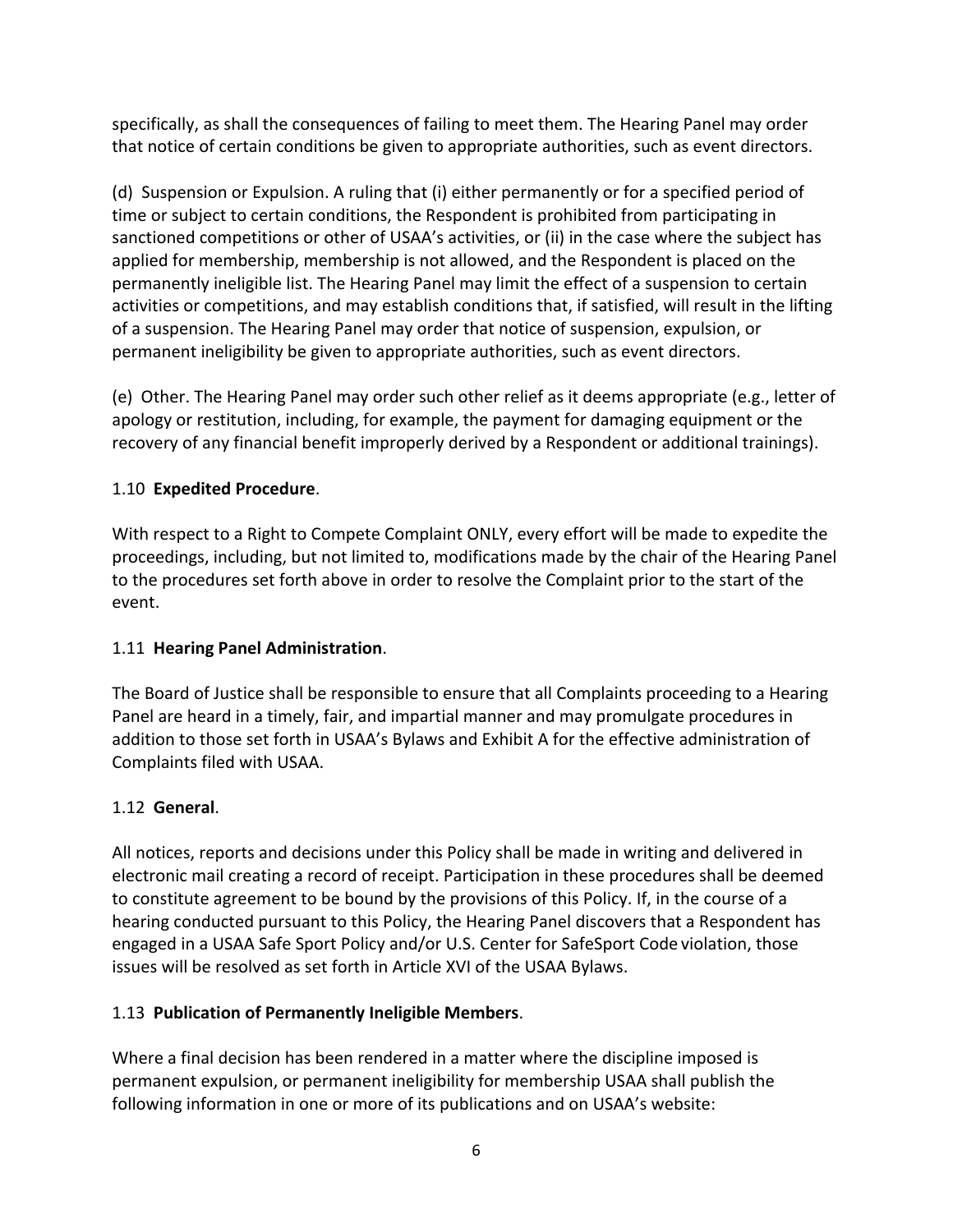(a) the name of the individual;

(b) the state of residence of the individual where the violation occurred and/or where the individual resides at the time the discipline is imposed; and

(c) with respect to decisions rendered after the adoption of this Section 1.13, which of USAA's Bylaws, rules, regulations, or policies were violated.

### 1.14 **Arbitration.**

USAA agrees to submit to binding arbitration conducted under the commercial rules of the American Arbitration Association, any controversy involving: (i) a Right to Compete Complaint or (ii) its recognition as a National Governing Body, as is provided in the Sports Act.

### 1.15 **Anti-Retaliation**.

USAA prohibits retaliation against anyone who reports misconduct or provides information about misconduct as more fully detailed in USAA's Whistleblower Policy located at www.usarchery.org. Retaliation includes threatening, intimidating, harassing, coercing or any other conduct that would discourage a reasonable person from engaging or participating in the complaint processes when the action is reasonably related to the report or engagement with the process. Retaliation may be present even where there is a finding that no violation occurred.

#### 1.16 **Athlete Ombuds Office.**

The Office of the Athlete Ombuds and its staff (the Athlete Ombuds) offers independent, confidential advice to athletes regarding their rights and responsibilities in the Olympic and Paralympic Movement, and assists athletes with a broad range of questions, disputes, complaints and concerns. The Athlete Ombuds' focus is to serve athletes who represent the U.S. in international competition. The Athlete Ombuds operates on the core principles of confidentiality and privacy, independence, and impartiality.

#### **Duties of the Athlete Ombuds**

1. Provide independent, confidential advice and assistance at no cost to athletes.

2. Assist in the resolution of athlete concerns and disputes through fact-finding, facilitated communication, and mediation.

3. Advocate for fair, transparent, timely and equitably administered policies and processes within the U.S. Olympic and Paralympic Committee (USOPC) and its member organizations.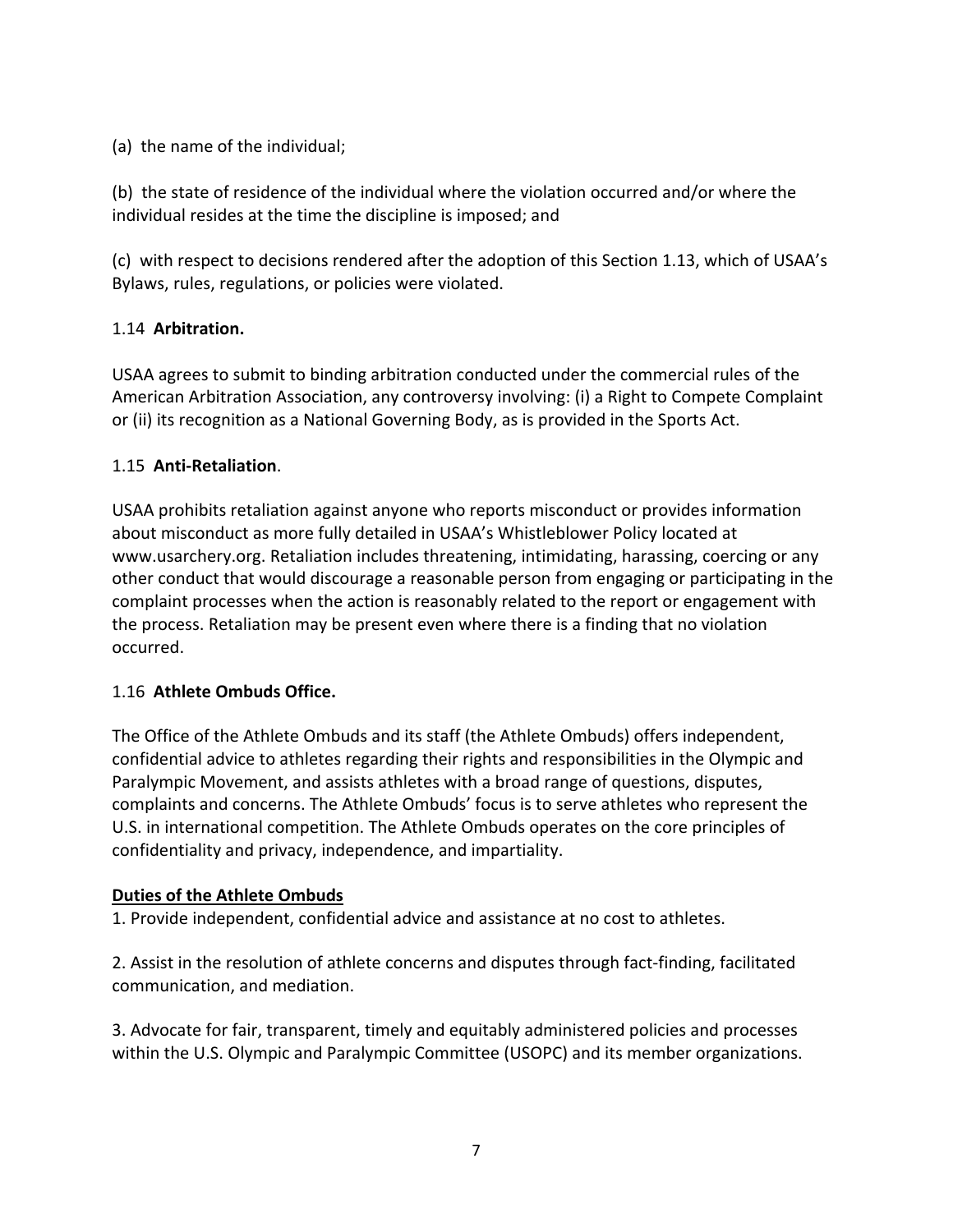### **Contact:**

Phone: (719) 866-5000 or 888-ATHLETE Email: ombudsman@usathlete.org

To review the Athlete Ombuds Confidentiality and Privacy Policy please visit: www.teamusa.org/athlete-ombudsman.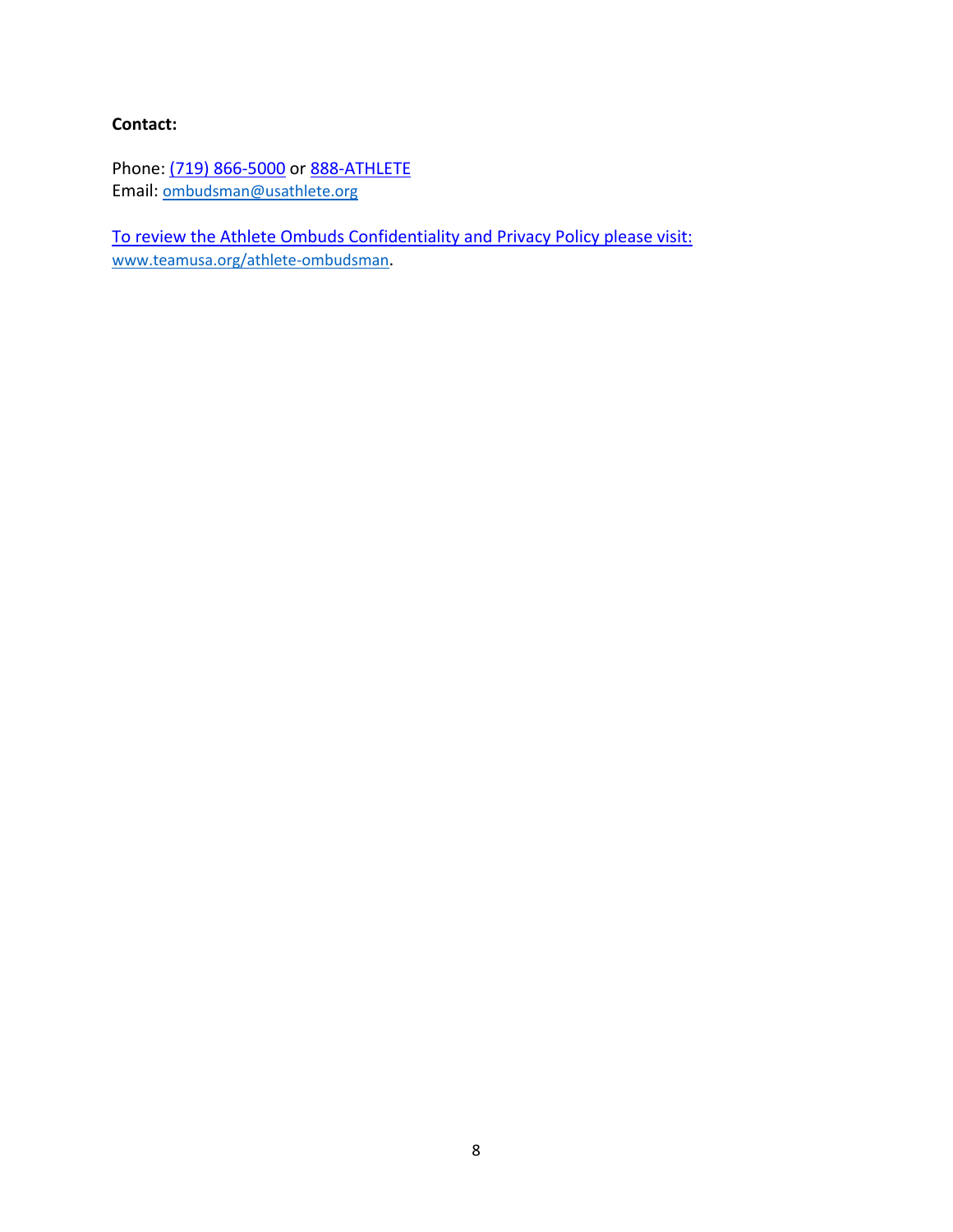## **Exhibit A Hearing Rules**

1. The hearing shall be closed to the public except for the Hearing Panel, the parties and their counsel (if applicable).

2. Except in the case of expedited procedures, the Hearing Panel shall rule on all motions and other matters raised in the proceeding.

3. The Hearing Panel shall set such timelines and other rules, not inconsistent with these rules, regarding the proceeding, witness lists, and the conduct of the hearing as it deems necessary.

4. All parties will receive notice of the identity of any witnesses that will appear at the hearing and a distribution of evidence such that the evidence may be inspected within a reasonable time to prepare one's position in the matter.

5. Each party shall have the right to appear personally or through a legal representative. All parties shall be given a reasonable opportunity to present and examine evidence, cross-examine witnesses and to present argument. Members of the Hearing Panel shall have the right to question witnesses or the parties to the proceeding at any time.

6. Conformity to legal rules of evidence will not be necessary.

7. The hearing shall be informal, except that testimony shall be taken under oath.

8. Any party may have a record made of the hearing. A court reporter may be present at the hearing at the request of a party. The court reporter shall be paid for by the party requesting the court reporter, or if mutually agreed, the cost may be equally divided. Any transcript shall be paid for by the party requesting the transcript.

- 9. Order of Hearing:
- a. Disposition of any Motions

The respondent may make a motion to dismiss and/or the Hearing Panel may on its own dismiss the matter on the grounds including, but not limited to jurisdiction, statute of limitations, failure to state a case and/or compliance with USAA's Bylaws. If the complaint is not dismissed, the Hearing Panel shall hold a hearing on the complaint.

b. Opening Statements (time limit established by Chair of Hearing Panel):

- Complainant
- Respondent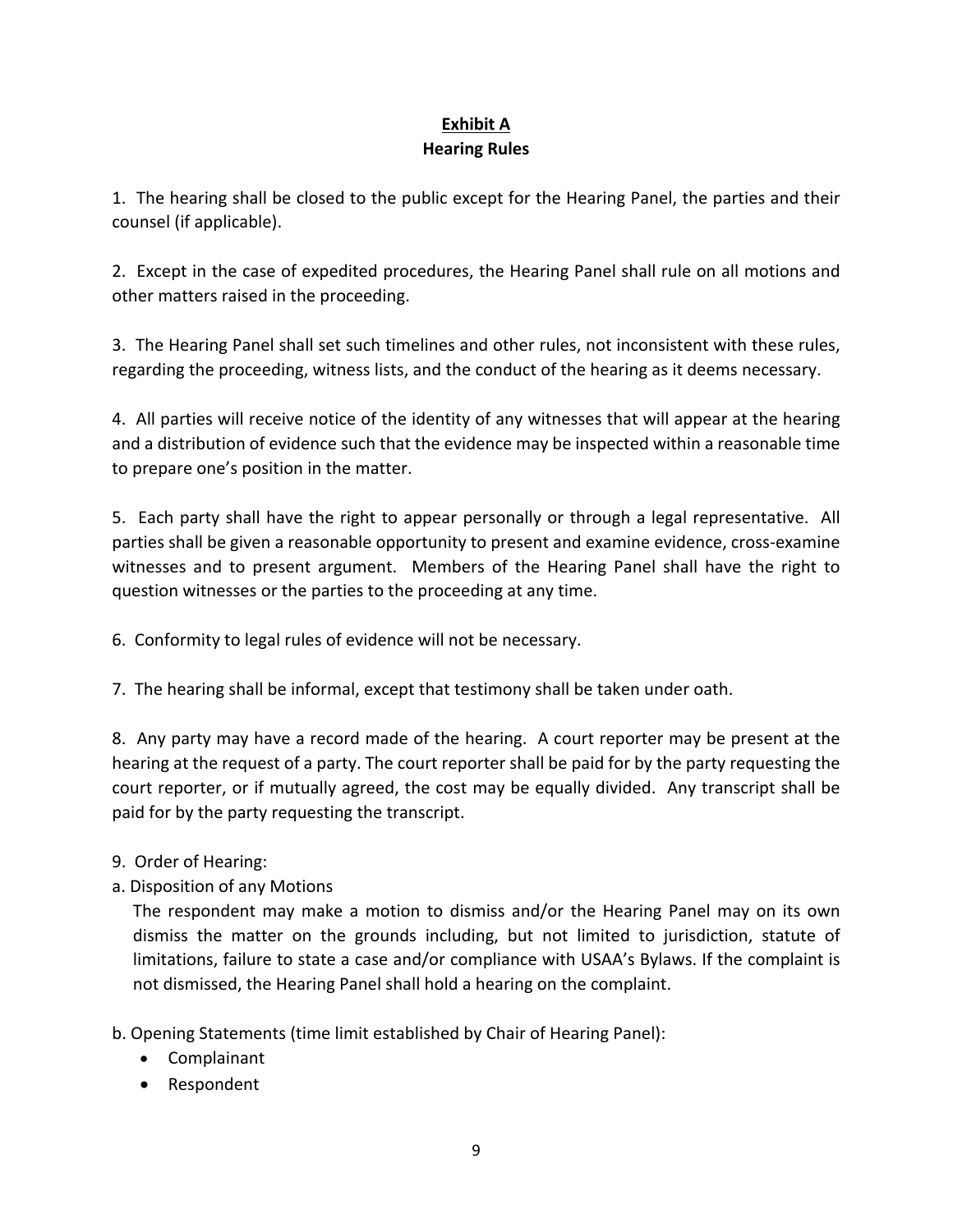c. Presentation of Evidence:

Complainant's Case:

- Presentation of evidence, accounts and witness testimony
- Cross examination by Respondent
- Questions by Hearing Panel

#### Respondent's Case:

- Presentation of evidence, accounts and witness testimony
- Cross examination by Complainant
- Questions by Hearing Panel

#### Closing Statements (time limit established by Chair of Hearing Panel):

- Complainant
- Respondent
- Complainant's rebuttal
- d. Evidence:

#### Witness Testimony

- i. Complainant and Respondent will exchange witness lists in advance of the hearing, and their respective representatives or counsel, will have the right to call and/or question witnesses.
- ii. The Hearing Panel will also have the right to question witnesses.
- iii. The Hearing Panel may limit the number of witnesses if to do so is believed necessary to maintain an orderly and timely hearing yet affords a fair opportunity of the parties to be heard.
- iv. Documentary evidence will be exchanged by the parties in advance of the hearing, if and to the extent practicable, with copies of all documents provided to the Hearing Panel.
- v. The Hearing Panel shall set due dates for the exchange of such information. The Hearing Panel is authorized to resolve any dispute concerning the exchange of information.
- vi. No party and no one acting on behalf of any party shall communicate ex parte with a Hearing Panel member.